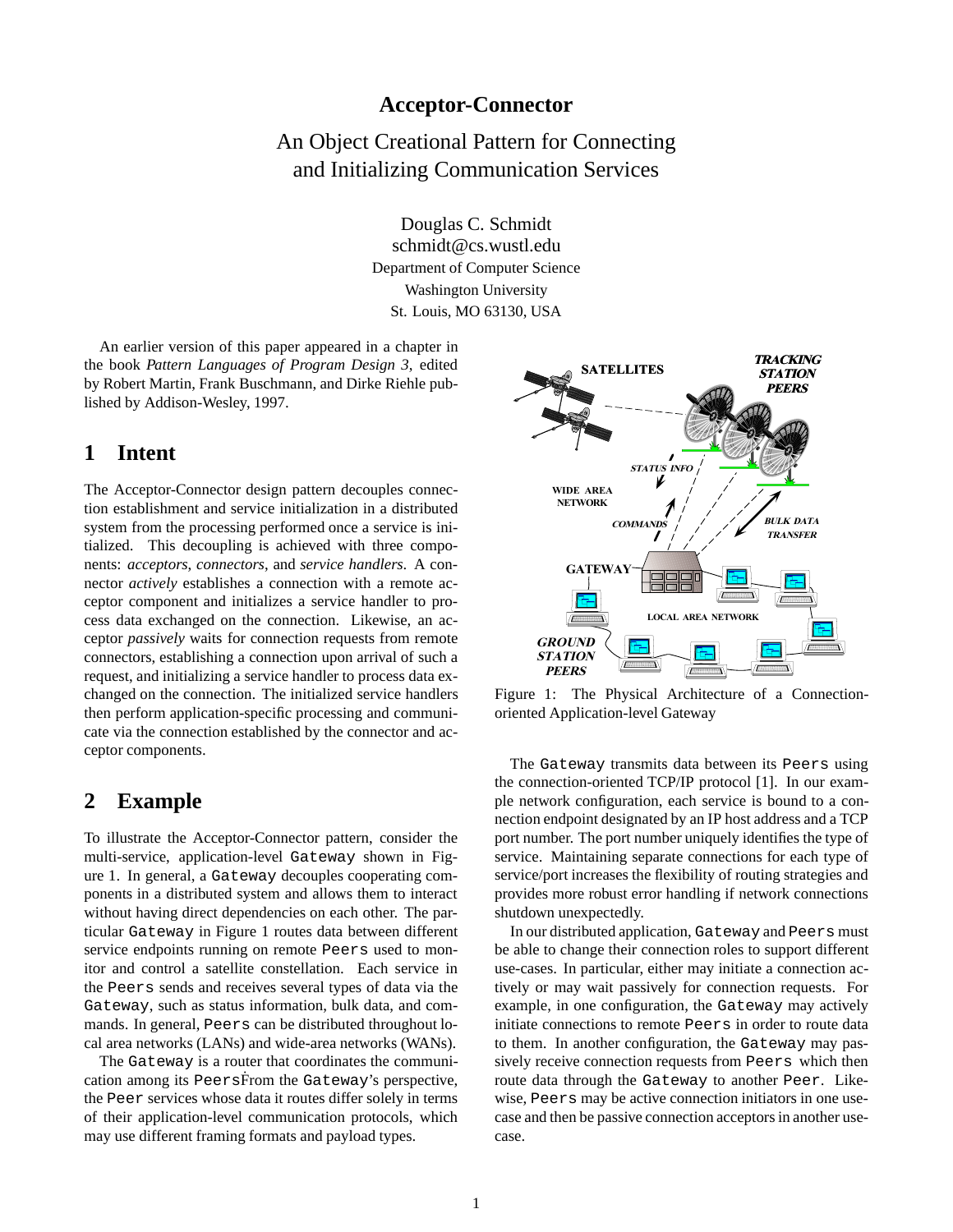Due to the nature of our distributed application, conventional designs that designate connection establishment and service initialization roles a priori and hard-code them into the Gateway and Peer components are too inflexible. Such a design overly couples the connection establishment, service initialization, and service processing components. This tight coupling make it hard to change connection roles independently of the communication roles.

## **3 Context**

A client/server application in a distributed system that utilizes connection-oriented protocols to communicate between service endpoints.

# **4 Problem**

Distributed applications often contain complex code that performs connection establishment and service initialization. In general, the processing of data exchanged between service endpoints in a distributed application is largely independent of configuration issues such as (1) which endpoint initiated the connection, *i.e.*, the *connection role* vs. the *communcation role* and (2) the connection management protocol vs. the network programming API. These issues are outlined below:

 **Connection role vs. communication role:** Connection establishment roles are inherently *asymmetrical*, *i.e.*, the passive service endpoint *waits* and the active service endpoint *initiates* the connection. Once the connection is established, however, the communication role can be *orthogonal* to the connection role. Thus, data can be transferred between service endpoints in any manner that obeys the service's communication protocol. Common communication protocols include peer-to-peer, request-response, and oneway streaming.

 **The connection management protocol vs. the network programming API:** Different network programming interfaces, such as sockets or TLI, provide different APIs to establish connections using various connection management protocols. Regardless of the protocol used to establish a connection, however, data can be transferred between endpoints using uniform message passing operations, *e.g.*, send/recv calls.

In general, the strategies for connection establishment and service initialization change much less frequently than application service implementations and communication protocols. Thus, decoupling these aspects so that they can vary independently is essential for developing and maintaining distributed applications. The following *forces* impact the solution to the problem of separating the connection and initialization protocols from the communication protocol:

 It should be easy to add new types of services, new service implementations, and new communication protocols without affecting the existing connection establishment and service initialization software. For instance, it

may be necessary to extend the Gateway to interoperate with a directory service that runs over the IPX/SPX communication protocol, rather than TCP/IP..

- It should be possible to decouple (1) the *connection roles*, *i.e.*, which process initiates a connection vs. accepts the connection, from (2) the *communication roles*, *i.e.*, which service endpoint is the client or the server. In general, the distinction between "client" and "server" refer to communication roles, which may be orthogonal to connection roles. For instance, clients often play the active role when initiating connections with a passive server. However, these connection roles can be reversed. For example, a client that plays an active communication role may wait passively for another process to connect to it. The example in Section 2 illustrates this latter use-case.
- It should be possible to write communication software that is portable to many OS platforms in order to maximize availability and market share. Many low-level network programming APIs have semantics that are only superficially different. Therefore, it hard to write portable application using low-level APIs, such as sockets and TLI, due to syntactic incompatibilities.
- It should be possible to shield programmers from the lack of typesafety in low-level network programming APIs like sockets or TLI. For example, connection establishment code should be completely decoupled from subsequent data transport code to ensure that endpoints are used correctly. Without this strong decoupling, for instance, services may mistakenly read or write data on passive-mode transport endpoint factories that should only be used to accept connections.
- It should be possible to reduce connection latency by using OS features like asynchronous connection establishment. For instance, applications with a large number of peers may need to asynchronously establish many connections concurrently. Efficient and scalable connection establishment is particularly important for applications that run over long-latency WANs.
- It should be possible to reuse as much general-purpose connection establishment and service initialization software as possible in order to leverage prior development effort.

# **5 Solution**

For each *service* offered by a distributed application, use the *Acceptor-Connector* pattern to decouple connection establishment and service initialization from subsequent processing performed by the two endpoints of a service once they are connected and initialized.

Introduce two factories that produce connected and initialized service handlers, which implement the application services. The first factory, called acceptor, creates and ini-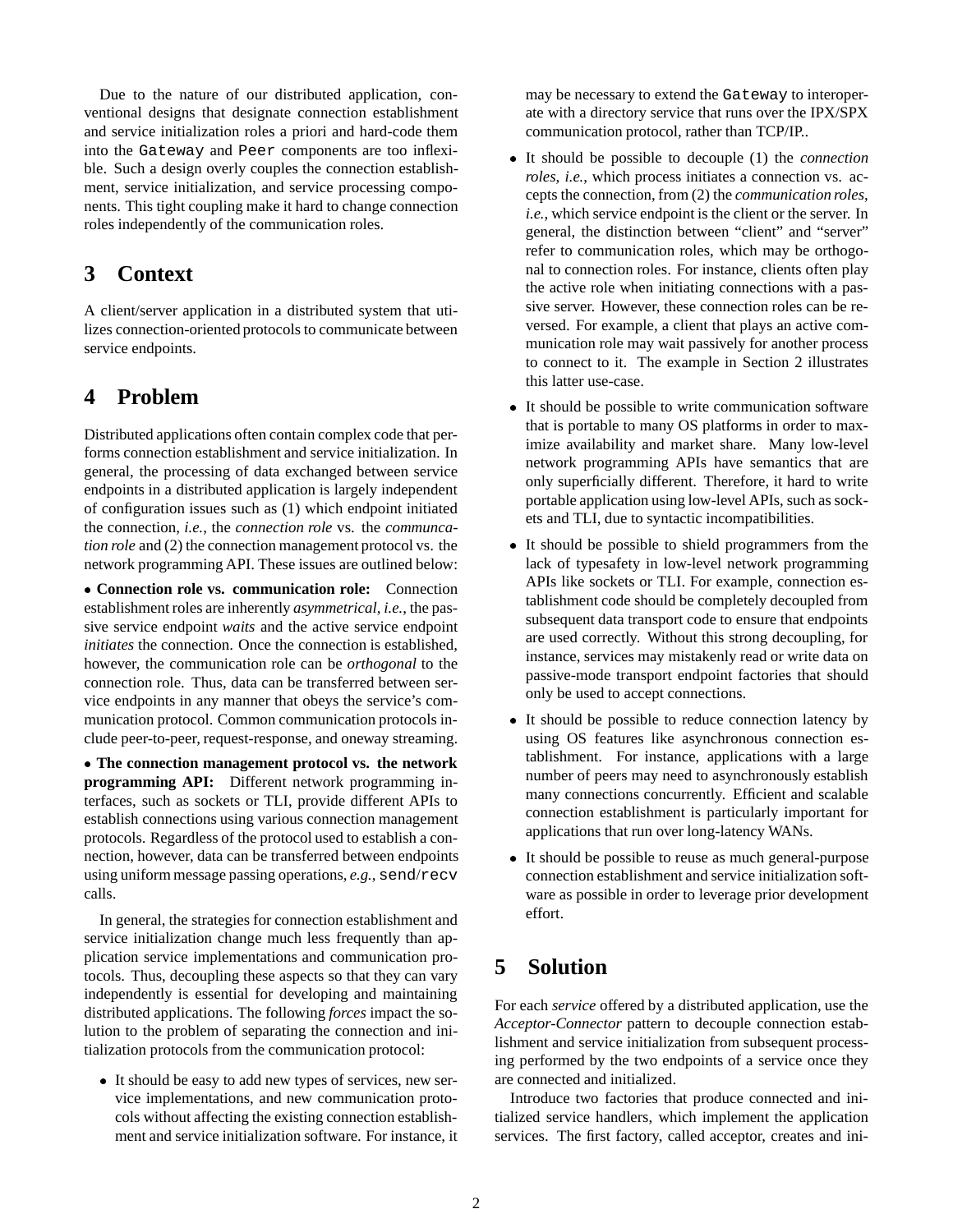

Figure 2: Structure of Participants in the Acceptor-Connector Pattern

tializes a transport endpoint that passively listens at a particular address for connection requests from remote connectors. The second factory, a connector, actively initiates a connection to a remote acceptor. Acceptor and connectors both initialize the corresponding service handlers that process the data exchanged on the connection. Once the service handlers are connected and initialized they perform the applicationspecific processing, and generally do not interact with the acceptor and connector any further.

## **6 Structure**

The structure of the participants in the Acceptor-Connector pattern is illustrated by the Booch class diagram [2] in Figure  $2<sup>1</sup>$ 

**Service Handler:** A Service Handler implements an application service, typically playing the client role, server role, or both roles. It provides a hook method that is called by an Acceptor or Connector to activate the application service when the connection is established. In addition, the Service Handler offers a data-mode transport endpoint that encapsulates an I/O handle, such as a socket. Once connected and initialized, this endpoint is used by the Service Handler to exchange data with its connected peer.

**Acceptor:** An Acceptor is a factory that implements the strategy for *passively* establishing a connection and initializing its associated Service Handler. In addition, the Acceptor contains a passive-mode transport endpoint factory that creates new data-mode endpoints used by Service Handler's to transmit data between connected peers. The Acceptor's open method initializes its transport endpoint factory once by binding it to a network address, such as the TCP port number the Acceptor is listening on.

Once initialized, the passive-mode transport endpoint factory listens for connection requests from peers. When a connection request arrives, the Acceptor creates a Service Handler and uses its transport endpoint factory to accept a new connection into the Service Handler.

**Connector:** A Connector is a factory that implements the strategy for *actively* establishing a connection and initializing its associated Service Handler. It provides a method that initiates a connection to a remote Acceptor. Likewise, it provides another method that finishes activating Service Handlers whose connections were initiated either synchronously or asynchronously. The Connector uses two separate methods to support asynchronous connection establishment transparently.

Both the Acceptor and Connector activate a Service Handler by calling its activation hook method when a connection is established. Once a Service Handler is completely initialized by an Acceptor or Connector factory it typically does not interact with these components any further.

**Dispatcher:** For the Acceptor, the Dispatcher demultiplexes connection requests received on one or more transport endpoints to the appropriate Acceptor. The Dispatcher allows multiple Acceptors to register with it in order to listen for connections from different peers on different ports simultaneously.

For the Connector, the Dispatcher handles the completion of connections that were initiated asynchronously. In this case, the Dispatcher calls back to the Acceptor when an asynchronous connection is established. The Dispatcher allows multiple Service Handlers to have their connections initiated and completed asynchronously by a Connector. Note that the Dispatcher is not necessary for synchronous connection establishment since the thread of control that initiates the connection also completes the service handler activation.

A Dispatcher is typically implemented using an event demultiplexing pattern, such those provided by the Reactor [3] or Proactor [4], which handle synchronous and asynchronous demultiplexing, respectively. Likewise, the Dispatcher can be implemented as a separate thread or process using the Active Object pattern [5].

<sup>1</sup> In this diagram dashed clouds indicate classes; dashed boxes in the clouds indicate template parameters; a solid undirected edge with a hollow circle at one end indicates a uses relation between two classes.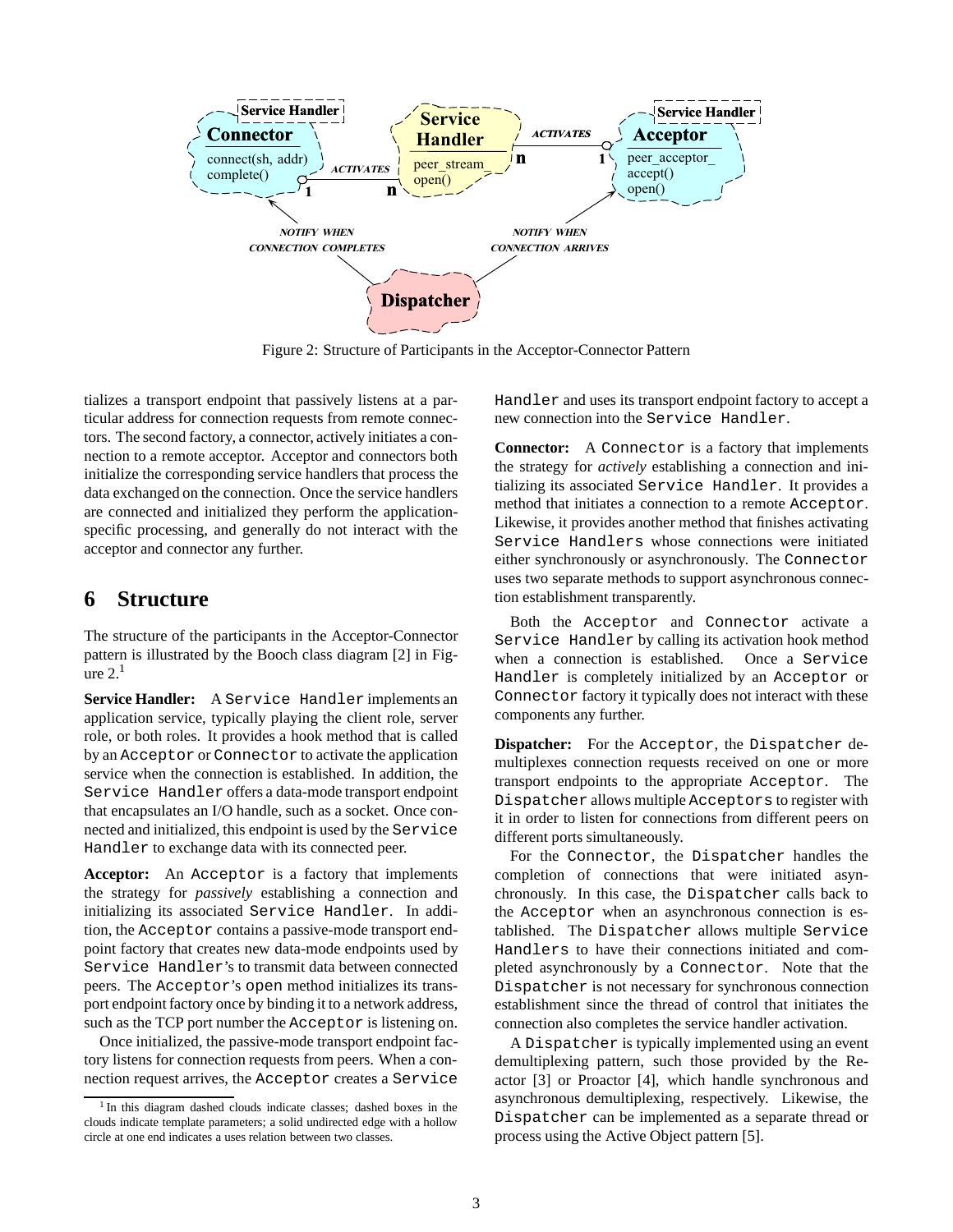# **7 Dynamics**

The following section describes the collaborations performed by the Acceptor and Connector components in the Acceptor-Connector pattern. We examine the three canonical scenarios: for the Acceptor, asynchronous Connector, and synchronous Connector.

### **7.1 Acceptor Component Collaborations**

Figure 3 illustrates the collaboration between the Acceptor and Service Handler participants. These



Figure 3: Collaborations Among Acceptor Participants

collaborations are divided into three phases:

**1. Endpoint initialization phase:** To initialize a connection passively, an application calls the open method of the Acceptor. This method creates a passive-mode transport endpoint and binds it to a network address, *e.g.* the local host's IP name and a TCP port number, and then listens for connection requests from peer Connectors. Next, the open method registers the Acceptor object with a Dispatcher so that the dispatcher can call back to the Acceptor when connection events arrive. Finally, the application initiates the Dispatcher's event loop, which waits for connection requests to arrive from peer Connectors.

**2. Service initialization phase:** When a connection request arrives, the Dispatcher calls back to the Acceptor's accept method. The accept method assembles the resources necessary to (1) create a new Service Handler, (2) use its passive-mode transport endpoint factory to accept the connection into the datamode transport endpoint of this handler, and (3) activate the Service Handler by calling its open hook. The open hook of the Service Handler can perform servicespecific initialization, such as allocating locks, spawning

threads, opening log files, and/or registering the Service Handler with a Dispatcher.

**3. Service processing phase:** After the connection has been established passively and the Service Handler has been initialized, the service processing phase begins. In this phase, an application-level communication protocol, such as HTTP or IIOP, is used to exchange data between the local Service Handler and its connected remote Peer via its peer stream endpoint. When this exchange is complete the connection and Service Handlers can be shut down and resources released.

### **7.2 Connector Component Collaborations**

The Connector component can initialize its Service Handler using two general schemes: *synchronous* and *asynchronous*. Synchronous service initialization is useful for the following situations:

- If the latency for establishing a connection is very low, *e.g.*, establishing a connection with a server on the same host via the loopback device; or
- If multiple threads of control are available and it is efficient to use a different thread to connect each Service Handler synchronously; or
- If the services must be initialized in a fixed order and the client cannot perform useful work until connections are established.

Likewise, asynchronous service initialization is useful in opposite situations:

- If connection latency is high and there are many peers to connect with, *e.g.*, establishing a large number of connections over a high-latency WAN; or
- If only a single thread of control is available, *e.g.*, if the OS platform does not provide application-level threads; or
- If the order in which services are initialized is not important and if the client application must perform additional work, such as refreshing a GUI, while the connection is being established.

The collaborations among the participants in the *synchronous* Connector scenario can be divided into the following three phases:

**1. Connection initiation phase:** To synchronously initiate a connection between a Service Handler and its remote Peer, an application calls the Connector's connect method. This method actively establishes the connection by blocking the thread of control of the calling thread until the connection completes synchronously.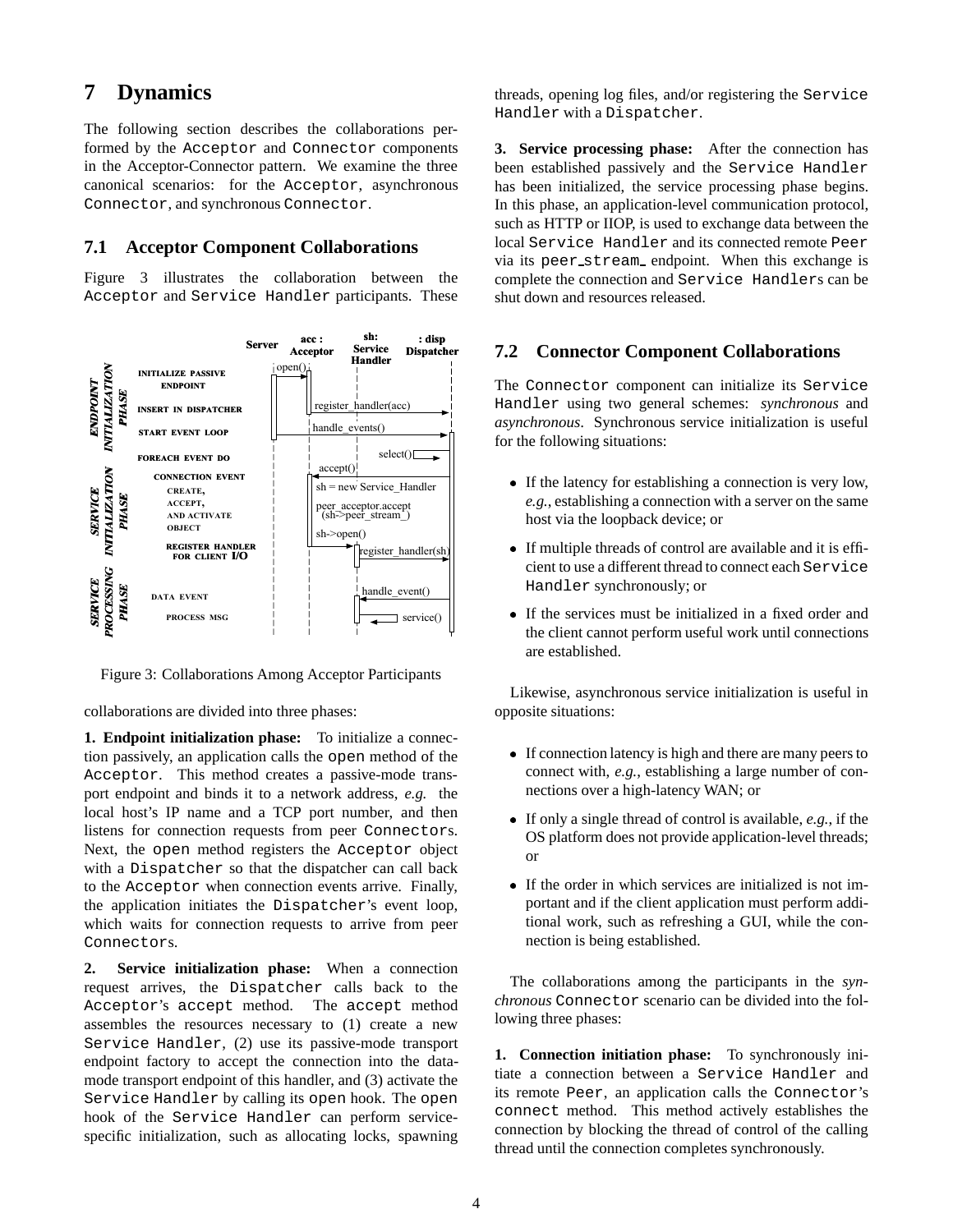

Figure 4: Collaborations Among Connector Participants for Synchronous Connections

**2. Service initialization phase:** After the connection completes, the Connector's connect method calls the complete method to activates the Service Handler. The complete method performs the activation by invoking the Service Handler's open hook method, which performs service-specific initialization.

**3. Service processing phase:** This phase is similar to the service processing phase a Service Handler performs once it is created by an Acceptor. In particular, once a Service Handler is activated it performs applicationspecific service processing using data exchanged with the remote Service Handler it is connected to.

The collaboration for synchronous service initialization is shown in Figure 4. In this scheme, the Connector combines the connection initiation and service initialization phases into a single blocking operation. In this scenario, only one connection is established for every invocation of connect in each thread of control.

The collaborations among the participants in the *asynchronous* Connector can be divided into the following three phases:

**1. Connection initiation phase:** To asynchronously initiate a connection between a Service Handler and its remote Peer, an application calls the Connector's connect method. As with the synchronous scenario, the Connector actively establishes the connection. However, it does not block the thread of control of the caller while the connection completes asynchronously. Instead, it registers the Service Handler's transport endpoint, which we call peer stream in this example, with the Dispatcher and returns control to its caller.

**2. Service initialization phase:** After the connection completes asynchronously, the Dispatcher calls back the Connector's complete method. This method activates the Service Handler by calling its open hook. This open hook performs service-specific initialization.

**3. Service processing phase:** This phase is similar to the other service processing phases described earlier. Once the Service Handler is activated it performs applicationspecific service processing using the data exchanged with the remote Service Handler it is connected to.

Figure 5 illustrates these three phases of collaboration using asynchronous connection establishment. In the asyn-



Figure 5: Collaborations Among Connector Participants for Asynchronous Connections

chronous scenario, note how the connection initiation phase is separated temporally from the service initialization phase. This decoupling enables multiple connection initiations (via connect) and completions (via complete) to proceed in parallel within each thread of control.

## **8 Implementation**

This section explains the steps involved in building communication software applications using the Acceptor-Connector pattern. The implementation in this section is based on the reusable components and applications in the ACE OO network programming toolkit [6]. ACE provides a rich set of reusable C++ wrappers and framework components that perform common communication software tasks across a range of OS platforms.

The participants in the Acceptor-Connector pattern are divided into the *Reactive*, *Connection*, and *Application* layers, as shown in Figure  $6<sup>2</sup>$ 

The Reactive and Connection layers perform generic, application-independent strategies for dispatching events and initializing services, respectively. The Application layer instantiates these generic strategies by providing concrete

<sup>&</sup>lt;sup>2</sup>This diagram illustrates additional Booch notation: directed edges indicate inheritance relationships between classes; a dashed directed edge indicates template instantiation; and a solid circle illustrates a composition relationship between two classes.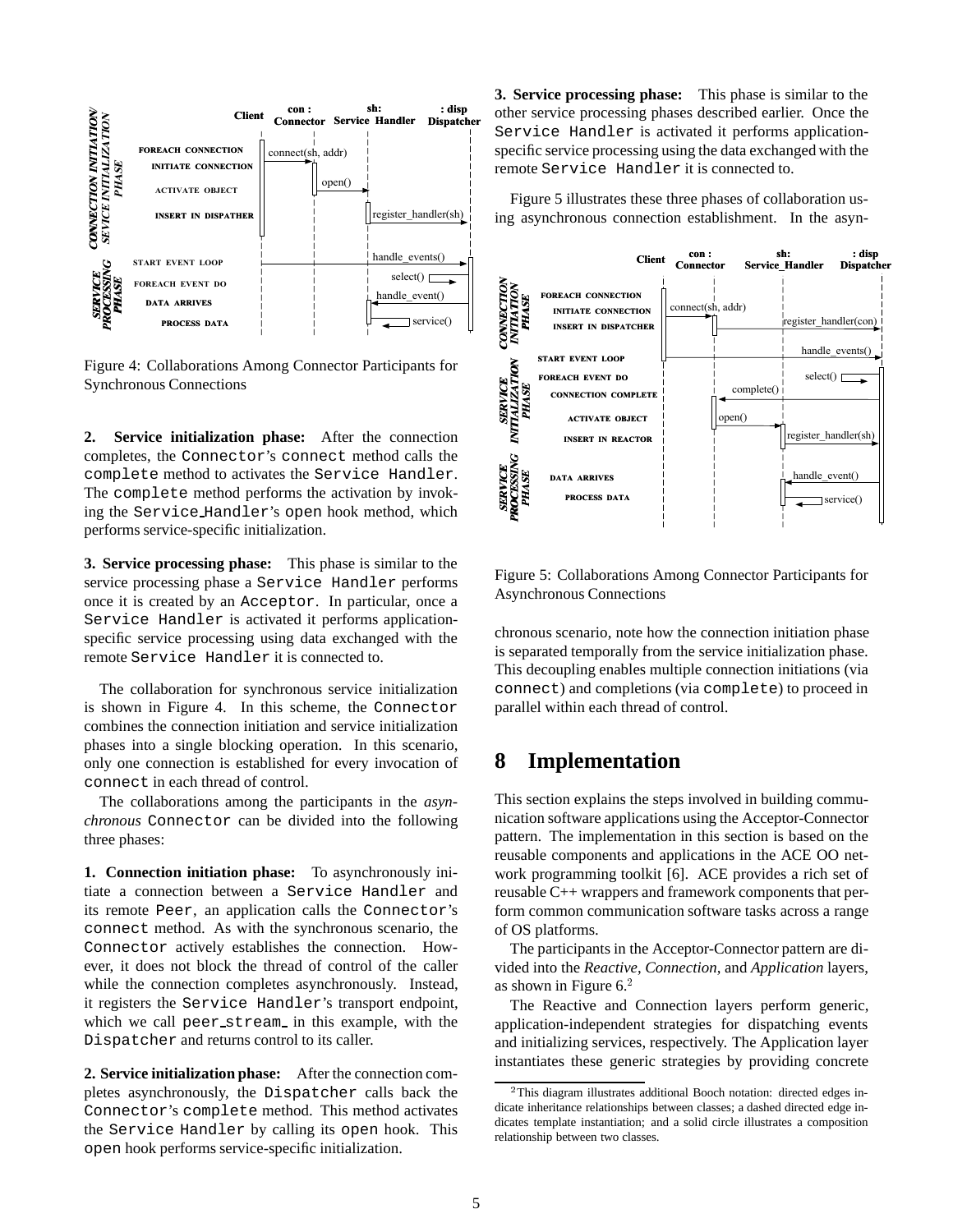

Figure 6: Layering and Partitioning of Participants in the Acceptor-Connector Pattern Implementation

classes that establish connections and perform service processing. This separation of concerns increases the reusability, portability, and extensibility in the implementation of the Acceptor-Connector pattern.

The following discussion of the Acceptor-Connector pattern implementation starts at the bottom with the Reactive layer and works upwards through the Connection layer and Application layer.

#### **8.1 Reactive Layer**

The Reactive layer handles events that occur on transport endpoints represented by I/O handles, such as socket endpoints. The two participants in this layer, the Initiation Dispatcher and Event Handler, are defined by the Reactor pattern [3]. This pattern enables efficient demultiplexing of multiple types of events from multiple sources within a single thread of control.

The two main roles in the Reactive layer are:

**Event Handler:** Specifies an interface consisting of hook methods [7] that abstractly represent the event processing operations that can be provided by an application. For instance, these hook methods signify events such as a new connection request, a completion of a connection request started asynchronously, or the arrival of data from a connected peer. The Acceptor and Connector components are concrete event handlers that derive from Event Handler.

**Initiation Dispatcher:** Defines an interface for registering, removing, and dispatching Event Handlers. The Synchronous Event Demultiplexer, such as select [8] or WaitForMultipleObjects [9], informs the Initiation Dispatcher when to call back application-specific event handlers in response to certain types of events. Common events include connection acceptance events, data input and output events, and timeout events.

Note that the Initiation Dispatcher is an implementation of the Dispatcher participant described in Section 6. In general, the Acceptor-Connector Dispatcher participant can be reactive, proactive, or multi-threaded. The particular Initiation Dispatcher in this implementation uses the reactive model to demultiplex and dispatch concrete event handlers in a single thread of control. In our example the Initiation Dispatcher is a Singleton [10] since we only need one instance of it for the entire process.

#### **8.2 Connection Layer**

The Connection layer

- 1. Creates Service Handlers;
- 2. Passively or actively connects Service Handlers to their remote peers; and
- 3. Activates Service Handlers once they are connected.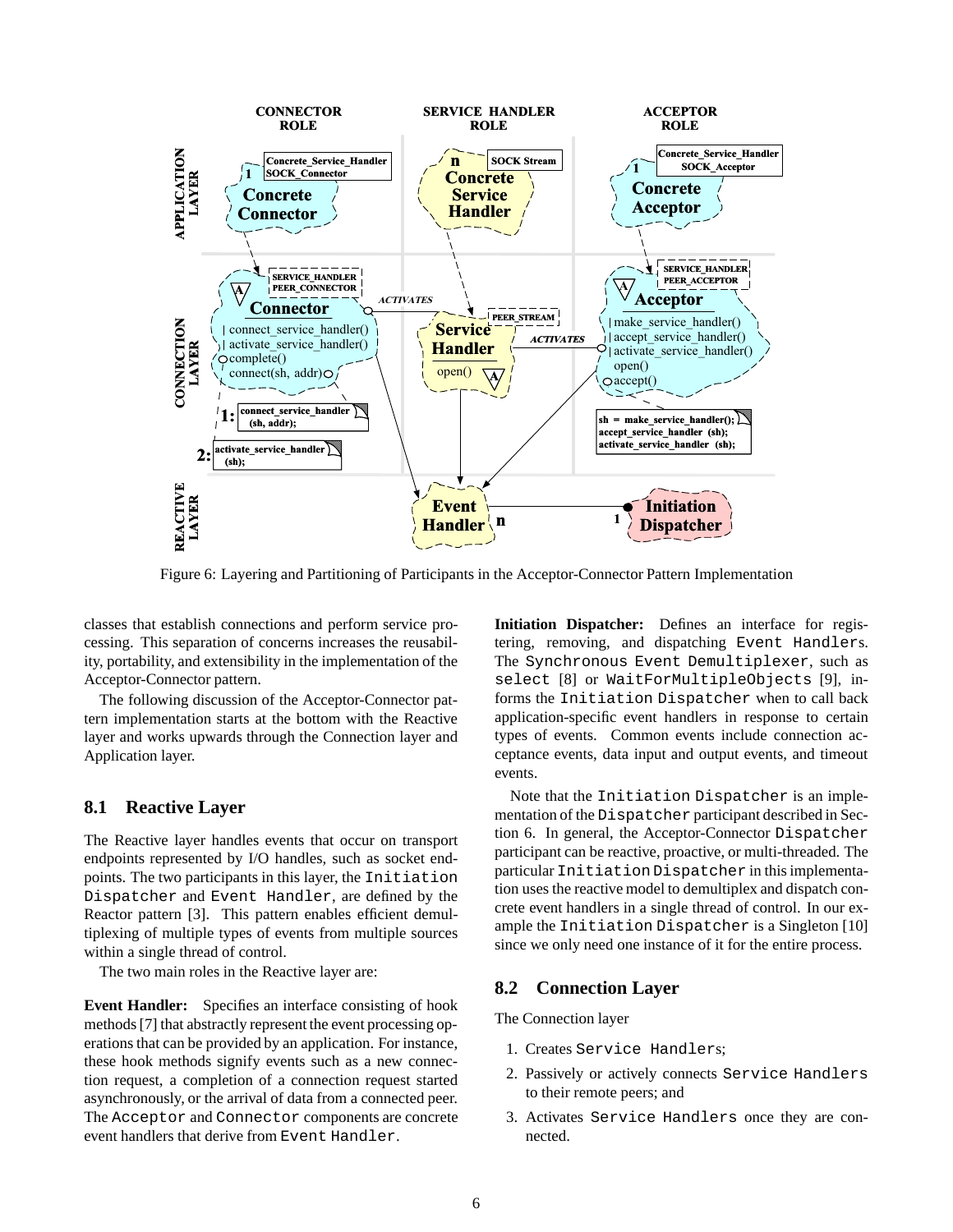All behavior in this layer is completely generic. In particular, note how the classes in the implementation described below delegate to concrete IPC mechanisms and Concrete Service Handlers, which are instantiated by the Application layer described in Section 8.3.

The manner in which the Application layer delegates to the Connection layer is similar to how the Connection layer delegates to the Reactive layer. For instance, the Initiation Dispatcher in the Reactive layer processes initialization-related events, such as establishing connections asynchronously, on behalf of the Connection layer.

There are three primary roles in the Connection layer: Service Handler, Acceptor, and Connector.

**Service Handler:** This abstract class inherits from Event Handler and provides a generic interface for processing services provided by clients, servers, or components that perform both roles. Applications must customize this class via inheritance to perform a particular type of service. The Service Handler interface is shown below:

```
// PEER_STREAM is the type of the
// Concrete IPC mechanism.
template <class PEER_STREAM>
class Service_Handler : public Event_Handler
{
public:
  // Pure virtual method (defined by a subclass).
 virtual int open (void) = 0;
  // Accessor method used by Acceptor and
  // Connector to obtain the underlying stream.
 PEER STREAM &peer (void) {
   return peer_stream_;
  }
  // Return the address that we're connected to.
 PEER_STREAM::PEER_ADDR &remote_addr (void) {
    return peer_stream_.remote_addr ();
  }
protected:
  // Concrete IPC mechanism instance.
  PEER_STREAM peer_stream_;
};
```
Once the Acceptor or Connector establishes a connection, they call the open hook of a Service Handler. This pure virtual method must be defined by a Concrete Service Handler subclass, which performs servicespecific initializations and subsequent processing.

**Connector:** This abstract class implements the generic strategy for actively establishing connections and initializing Service Handlers. The interface of the Connector is shown below:

```
// The SERVICE_HANDLER is the type of service.
// The PEER_CONNECTOR is the type of concrete
// IPC active connection mechanism.
template <class SERVICE_HANDLER,
         class PEER_CONNECTOR>
class Connector : public Event_Handler
{
public:
 enum Connect_Mode {
    SYNC, // Initiate connection synchronously.
    ASYNC // Initiate connection asynchronously.
  };
```

```
// Initialization method.
  Connector (void);
  // Actively connecting and activate a service.
  int connect (SERVICE_HANDLER *sh,
               const PEER_CONNECTOR::PEER_ADDR &addr,
               Connect_Mode mode);
protected:
  // Defines the active connection strategy.
  virtual int connect_service_handler
    (SERVICE_HANDLER *sh,
     const PEER_CONNECTOR::PEER_ADDR &addr,
     Connect_Mode mode);
  // Register the SERVICE_HANDLER so that it can
  // be activated when the connection completes.
  int register_handler (SERVICE_HANDLER *sh,
                        Connect_Mode mode);
  // Defines the handler's concurrency strategy.
  virtual int activate_service_handler
    (SERVICE_HANDLER *sh);
  // Activate a SERVICE_HANDLER whose
  // non-blocking connection completed.
  virtual int complete (HANDLE handle);
private:
  // IPC mechanism that establishes
  // connections actively.
  PEER_CONNECTOR_connector_;
  // Collection that maps HANDLEs
  // to SERVICE_HANDLER *s.
  Map_Manager<HANDLE, SERVICE_HANDLER *>
   handler_map_;
  // Inherited from the Event_Handler -- will be
  // called back by Eactor when events complete
  // asynchronously.
  virtual int handle_event (HANDLE, EVENT_TYPE);
};
// Useful "short-hand" macros used below.
#define SH SERVICE_HANDLER
#define PC PEER_CONNECTOR
```
The Connector is parameterized by a particular type of PEER CONNECTOR and SERVICE HANDLER. The PEER CONNECTOR provides the transport mechanism used by the Connector to actively establish the connection, either synchronously or asynchronously. The SERVICE HANDLER provides the service that processes data exchanged with its connected peer. C++ parameterized types are used to decouple (1) the connection establishment strategy from (2) the type of service handler, network programming interface, and transport layer connection protocol.

Parameterized types are an implementation decision that help improve portability. For instance, they allow the wholesale replacement of the IPC mechanisms used by the Connector. This makes the Connector's connection establishment code portable across platforms that contain different network programming interfaces, *e.g.*, sockets but not TLI, or vice versa. For example, the PEER CONNECTOR template argument can be instantiated with either a SOCK Connector or a TLI Connector, depending on whether the platform supports sockets or TLI [11]. Another motivation for using parameterized types is to im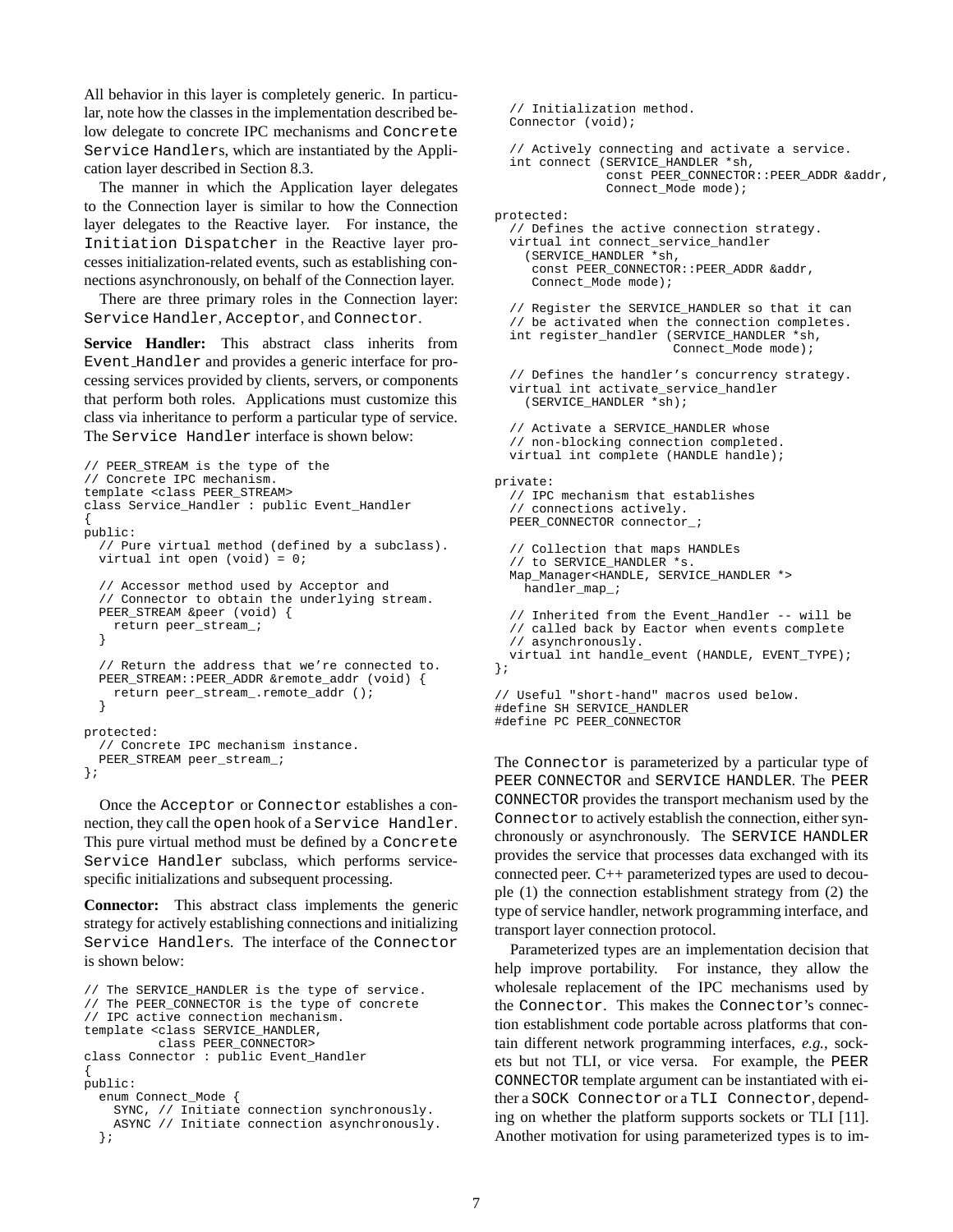prove run-time efficiency since template instantiation occurs at compile-time.

An even more dynamic type of decoupling could be achieved via inheritance and polymorphism by using the Factory Method and Strategy patterns described in [10]. For instance, a Connector could store a pointer to a PEER CONNECTOR base class. The connect method of this PEER CONNECTOR could be dynamically bound at runtime in accordance with the subclass of PEER CONNECTOR returned from a Factory. In general, the tradeoff between parameterized types and dynamic binding is that parameterized types can incur additional compile/link-time overhead, whereas dynamic binding can incur additional run-time overhead.

The connect method is the entry point an application uses to initiate a connection via a Connector. It's implementation is shown below.<sup>3</sup>

```
template <class SH, class PC> int
Connector<SH, PC>::connect
     (SERVICE_HANDLER *service_handler,
      const PEER_CONNECTOR::PEER_ADDR &addr,
      Connect_Mode mode)
{
  connect_service_handler (service_handler,
                            addr, mode);
}
```
This method uses the Bridge pattern [10] to allow Concrete Connectors to transparently modify the connection strategy, without changing the component interface. Therefore, the connect method delegates to the Connector's connection strategy, connect service handler, which initiates a connection as shown below:

```
template <class SH, class PC> int
Connector<SH, PC>::connect_service_handler
     (SERVICE_HANDLER *service_handler,
      const PEER_CONNECTOR::PEER_ADDR &remote_addr,
      Connect_Mode mode)
{
  // Delegate to concrete PEER_CONNECTOR
  // to establish the connection.
  if (connector_.connect (*service_handler,
                          remote_addr,
                          mode) == -1)
    if (mode == ASYNC && errno == EWOULDBLOCK) {
      // If connection doesn't complete immediately
      // and we are using non-blocking semantics
      // then register this object with the
      // Initiation_Dispatcher Singleton so it will
      // callback when the connection is complete.
      Initiation_Dispatcher::instance
        ()->register_handler (this, WRITE_MASK);
      // Store the SERVICE_HANDLER in the map of
      // pending connections.
      handler_map_.bind
        (connector_.get_handle (), service_handler);
    }
  }
  else if (mode == SYNC)
    // Activate if we connect synchronously.
    activate_service_handler (service_handler);
}
```
If the value of the Connect Mode parameter is SYNC the SERVICE HANDLER will be activated once the connection completes synchronously, as illustrated in Figure 7. This figure is similar to Figure 4, but provides additional implementation details, such as the use of the get handle and handle event hook methods.



Figure 7: Collaborations Among the Connector Participants for Synchronous Connections

To connect with multiple Peers efficiently, the Connector also may need to actively establish connections asynchronously, *i.e.,* without blocking the caller. Asynchronous behavior is specified by passing the ASYNC connection mode to Connector::connect, as illustrated in Figure 8. This figure is similar to Figure 5, but it also pro-



Figure 8: Collaborations Among the Connector Participants for Asynchronous Connections

vides additional details that correspond to the current implementation.

Once instantiated, the PEER CONNECTOR class provides the concrete IPC mechanism to initiate connections

<sup>&</sup>lt;sup>3</sup>To save space, most of the error handling in this paper has been omitted.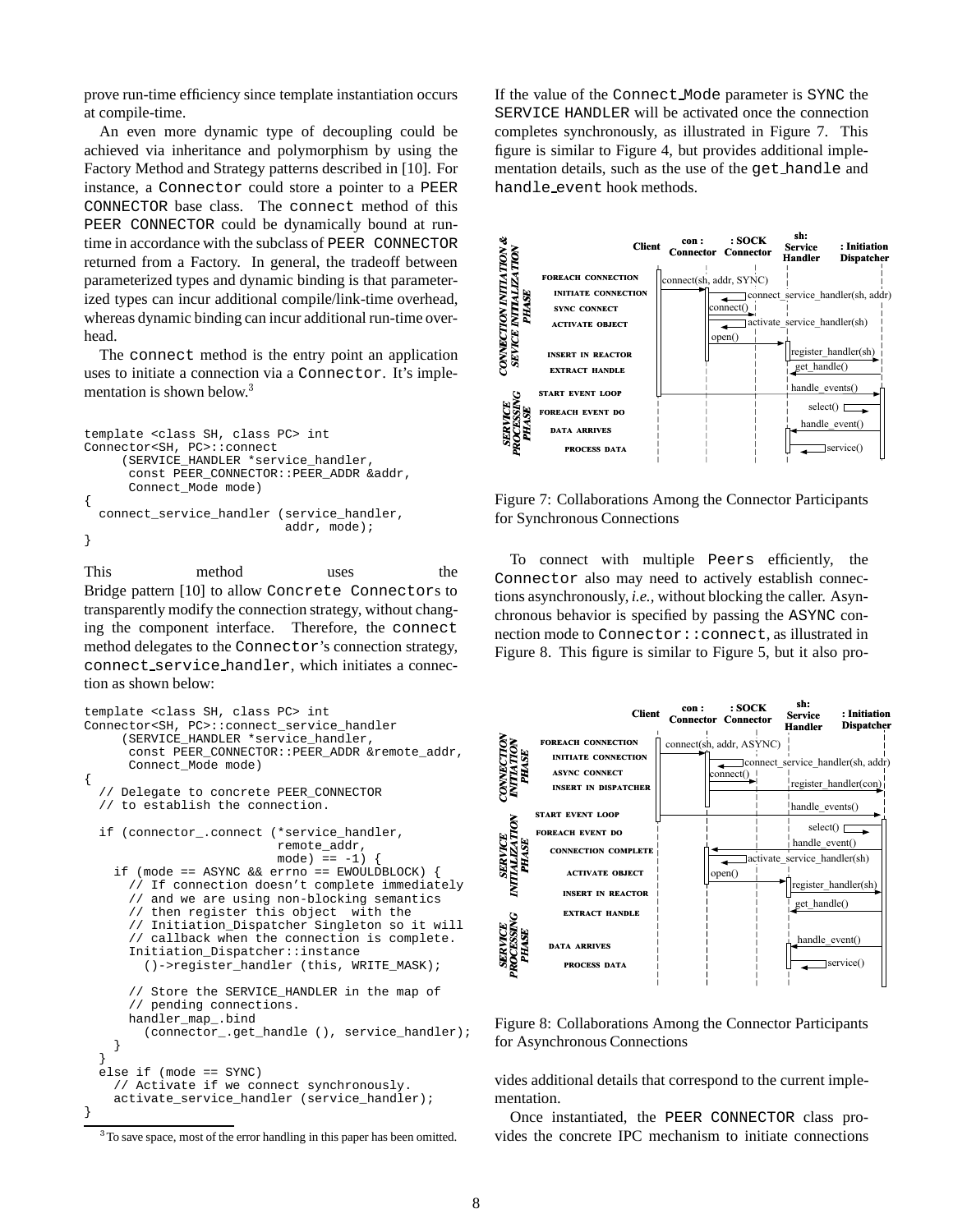synchronously or asynchronously. The implementation of the Connector pattern shown here uses asynchronous connection mechanisms provided by the OS and communication protocol stack. For instance, on UNIX or Win32 the Connector can set sockets into non-blocking mode and use an event demultiplexer like select or WaitForMultipleObjectsto determine when the connection completes.

To handle asynchronous connections that are still pending completion, the Connector maintains a map of Service Handlers. Since the Connector inherits from Event Handler, the Initiation Dispatcher can automatically call back to the Connector's handle event method when a connection completes.

The handle event method is an Adapter [10] that transforms the Initiation Dispatcher's event handling interface to a call to the Connector pattern's complete method.

The Connector's handle event method is shown below:

```
template <class SH, class PC> int
Connector<SH, PC>::handle_event (HANDLE handle,
                                 EVENT_TYPE type)
{
  // Adapt the Initiation_Dispatcher's event
  // handling API to the Connector's API.
  complete (handle);
}
```
The complete method activates the SERVICE HANDLER whose non-blocking connection just completed successfully, as follows:

```
template <class SH, class PC> int
Connector<SH, PC>::complete (HANDLE handle)
{
  SERVICE HANDLER *service handler = 0;
  // Locate the SERVICE_HANDLER corresponding
  // to the HANDLE.
 handler_map_.find (handle, service_handler);
  // Transfer I/O handle to SERVICE_HANDLER *.
  service_handler->set_handle (handle);
  // Remove handle from Initiation Dispatcher.
  Initiation_Dispatcher::instance
    ()->remove_handler (handle, WRITE_MASK);
  // Remove handle from the map.
 handler_map_.unbind (handle);
  // Connection is complete, so activate handler.
  activate_service_handler (service_handler);
}
```
The complete method finds and removes the connected SERVICE HANDLER from its internal map and transfers the I/O HANDLE to the SERVICE HANDLER. Finally, it initializes the SERVICE HANDLER by calling activate service handler. This method delegates to the concurrency strategy designated by the SERVICE HANDLER's open hook, as follows:

```
template <class SH, class PC> int
```

```
Connector<SH, PC>::activate_service_handler
  (SERVICE_HANDLER *service_handler)
{
 service_handler->open ();
```
}

The Service Handler's open hook is called when a connection is established successfully. Note that it is called regardless of whether (1) connections are initiated synchronously or asynchronously or (2) they are connected actively or passively. This uniformity makes it possible to write Service Handlers whose processing can be completely decoupled from how they are connected and initialized.

**Acceptor:** This abstract class implements the generic strategy for passively establishing connections and initializing Service Handlers. The interface of the Acceptor is shown below.

```
// The SERVICE_HANDLER is the type of service.
// The PEER_ACCEPTOR is the type of concrete
// IPC passive connection mechanism.
template <class SERVICE_HANDLER,
         class PEER_ACCEPTOR>
class Acceptor : public Event_Handler
{
public:
  // Initialize local_addr transport endpoint factory
     and register with Initiation_Dispatcher Singleton.
  virtual int open
    (const PEER_ACCEPTOR::PEER_ADDR &local_addr);
  // Factory Method that creates, connects, and
  // activates SERVICE_HANDLER's.
  virtual int accept (void);
protected:
  // Defines the handler's creation strategy.
 virtual SERVICE_HANDLER *
    make_service_handler (void);
  // Defines the handler's connection strategy.
 virtual int accept_service_handler
                (SERVICE_HANDLER *);
  // Defines the handler's concurrency strategy.
  virtual int activate service handler
                (SERVICE_HANDLER *);
  // Demultiplexing hooks inherited from Event_Handler,
  // which is used by Initiation_Dispatcher for
  // callbacks.
  virtual HANDLE get_handle (void) const;
  virtual int handle_close (void);
  // Invoked when connection requests arrive.
  virtual int handle_event (HANDLE, EVENT_TYPE);
private:
  // IPC mechanism that establishes
  // connections passively.
 PEER_ACCEPTOR peer_acceptor_;
};
// Useful "short-hand" macros used below.
#define SH SERVICE_HANDLER
```
#define PA PEER\_ACCEPTOR

The Acceptor is parameterized by a particular type of PEER ACCEPTOR and SERVICE HANDLER. The PEER ACCEPTOR provides the transport mechanism used by the Acceptor to passively establish the connection. The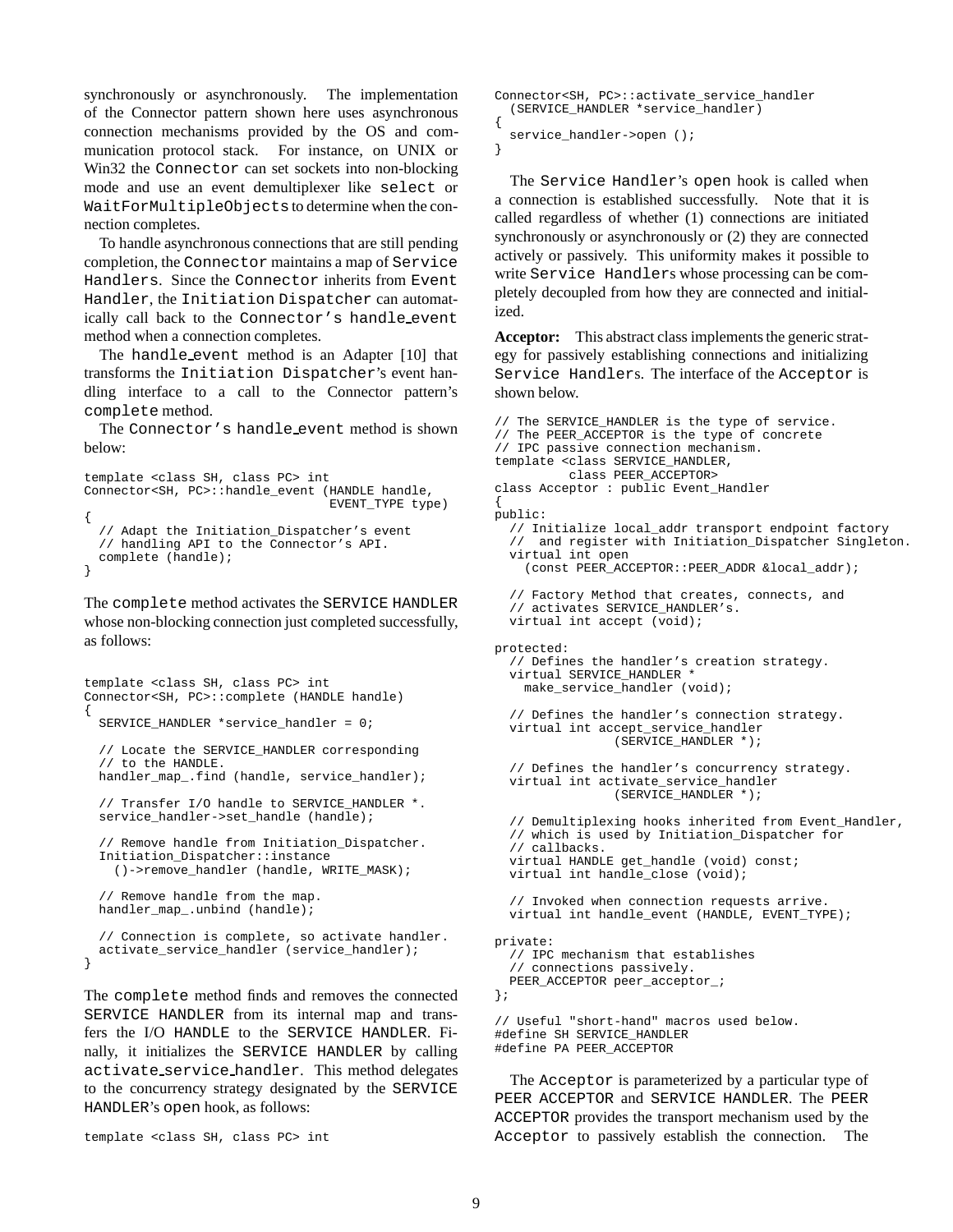SERVICE HANDLER provides the service that processes data exchanged with its remote peer. Note that the SERVICE HANDLER is a concrete service handler that is provided by the application layer.

Parameterized types decouple the Acceptor's connection establishment strategy from the type of service handler, network programming interface, and transport layer connection initiation protocol. As with the Connector, the use of parameterized types helps improve portability by allowing the wholesale replacement of the mechanisms used by the Acceptor. This makes the connection establishment code portable across platforms that contain different network programming interfaces, such as sockets but not TLI, or vice versa. For example, the PEER ACCEPTOR template argument can be instantiated with either a SOCK Acceptor or a TLI Acceptor, depending on whether the platform supports sockets or TLI more efficiently.

The implementation of the Acceptor's methods is presented below. Applications initiatize an Acceptor by calling its open method, as follows:

```
template <class SH, class PA> int
Acceptor<SH, PA>::open
  (const PEER_ACCEPTOR::PEER_ADDR &local_addr)
{
  // Forward initialization to the PEER_ACCEPTOR.
 peer_acceptor_.open (local_addr);
  // Register with Initiation_Dispatcher, which
  // ''double-dispatches'' without get_handle()
  // method to extract the HANDLE.
  Initiation_Dispatcher::instance
    ()->register_handler (this, READ_MASK);
}
```
The open method is passed a local addr. This parameter contains a network address, *e.g.*, the local host's IP name and TCP port number, used to listen for connections. It forwards this address to the passive connection acceptance mechanism defined by the PEER ACCEPTOR. This mechanism initializes the transport endpoint factory, which advertises its address to clients who are interested in connecting with the Acceptor.

The behavior of the transport endpoint factory is determined by the type of PEER ACCEPTOR instantiated by a user. For instance, it can be a C++ wrapper [12] for sockets [13], TLI [14], STREAM pipes [15], Win32 Named Pipes, etc.

After the transport endpoint factory has been initialized, the open method registers itself with the Initiation Dispatcher. The Initiation Dispatcher performs a "double dispatch" back to the Acceptor's get handle method to obtain the underlying transport endpoint factory HANDLE, as follows:

```
template <class SH, class PA> HANDLE
Acceptor<SH, PA>::get_handle (void)
{
 return peer_acceptor_.get_handle ();
}
```
The Initiation Dispatcher stores this HANDLE internally in a table. A Synchronous Event Demultiplexer, such as select, is then used to detect and demultiplex incoming connection requests from clients. Since the Acceptor class inherits from Event Handler, the Initiation Dispatcher can automatically call back to the Acceptor's handle event method when a connection arrives from a peer. This method is an Adapter that transforms the Initiation Dispatcher's event handling interface to a call to the Acceptor's accept method, as follows:

```
template <class SH, class PA> int
Acceptor<SH, PA>::handle_event (HANDLE,
                                EVENT_TYPE)
{
  // Adapt the Initiation_Dispatcher's event handling
  // API to the Acceptor's API.
 accept ();
}
```
As shown below, the accept method is a Template Method [10] that implements the Acceptor-Connector pattern's passive initialization strategy for creating a new SERVICE HANDLER, accepting a connection into it, and activating the service:

```
template <class SH, class PA> int
Acceptor<SH, PA>::accept (void)
{
  // Create a new SERVICE_HANDLER.
 SH *service_handler = make_service_handler ();
  // Accept connection from client.
 accept_service_handler (service_handler);
  // Activate SERVICE_HANDLER by calling
  // its open() hook.
 activate_service_handler (service_handler);
}
```
This method is very concise since it factors all low-level details into the concrete SERVICE HANDLER and PEER ACCEPTOR, which are instantiated via parameterized types and can be customized by subclasses of the Acceptor. In particular, since the accept is a Template Method, subclasses can extend any or all of the Acceptor's connection establishment and initialization strategies. This flexibility makes it possible to write Service Handlers whose behavior is decoupled from the manner in which they are passively connected and initialized.

The make service handler factory method defines the default strategy an Acceptor uses to create SERVICE HANDLERs, as follows:

```
template <class SH, class PA> SH *
Acceptor<SH, PA>::make_service_handler (void)
{
 return new SH;
}
```
The default behavior uses a "demand strategy," which creates a new SERVICE HANDLER for every new connection. However, subclasses of Acceptor can override this strategy to create SERVICE HANDLERs using other strategies, such as creating an individual Singleton [10] or dynamically linking the SERVICE HANDLER from a shared library.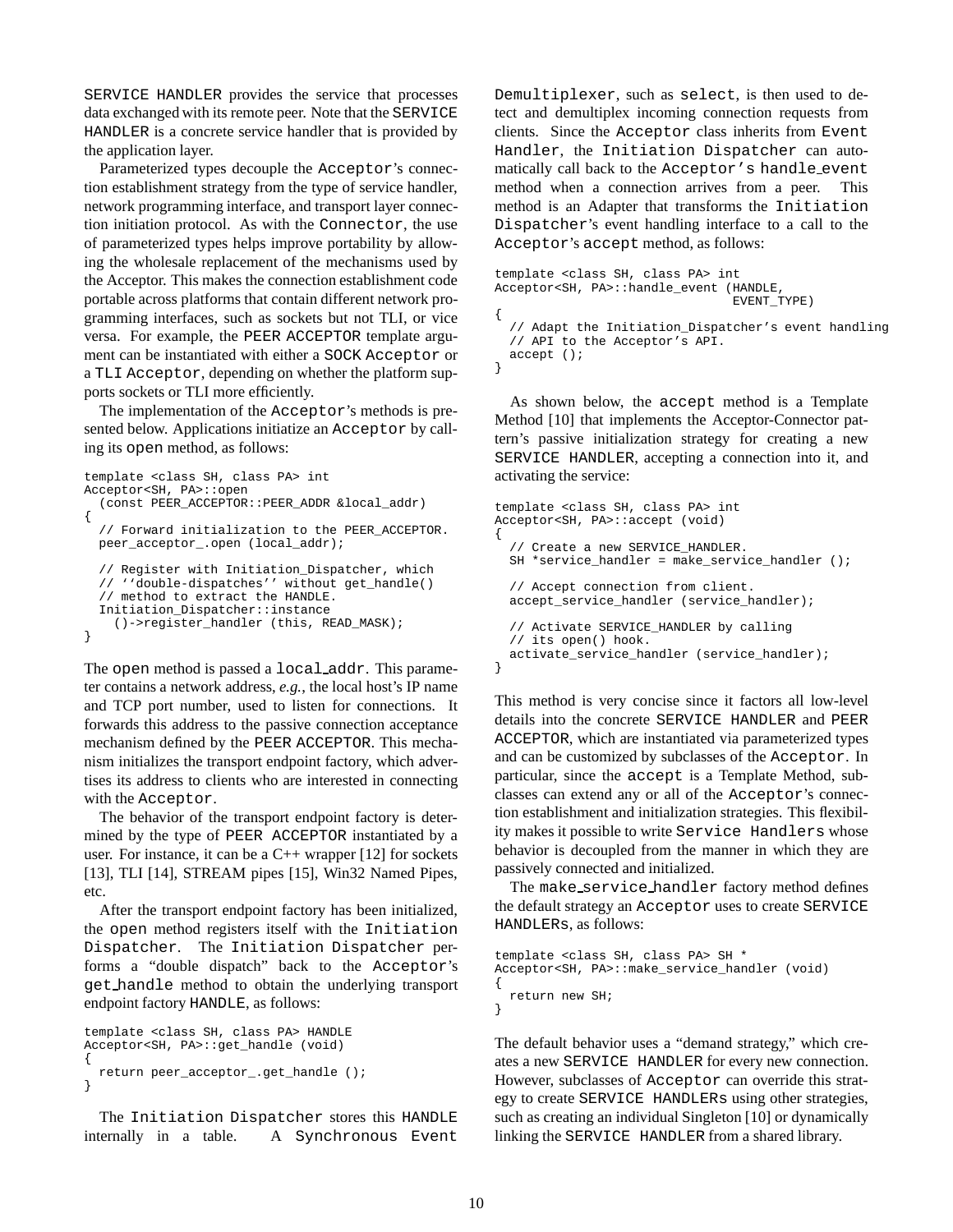The SERVICE HANDLER connection acceptance strategy used by the Acceptor is defined below by the accept service handler method:

```
template <class SH, class PA> int
Acceptor<SH, PA>::accept_service_handler
                    (SH *handler)
{
 peer_acceptor_->accept (handler->peer ());
}
```
The default behavior delegates to the accept method provided by the PEER ACCEPTOR. Subclasses can override the accept service handler method to perform more sophisticated behavior such as authenticating the identity of the client to determine whether to accept or reject the connection.

The Acceptor's SERVICE HANDLER concurrency strategy is defined by the activate service handler method:

```
template <class SH, class PA> int
Acceptor<SH, PA>::activate_service_handler
                    (SH *handler)
{
 handler->open ();
}
```
The default behavior of this method is to activate the SERVICE HANDLER by calling its open hook. This allows the SERVICE HANDLER to choose its own concurrency strategy. For instance, if the SERVICE HANDLER inherits from Event Handler it can register with the Initiation Dispatcher. This allows the Initiation Dispatcher to dispatch the SERVICE HANDLER's handle event method when events occur on its PEER STREAM endpoint of communication. Concrete Acceptors can override this strategy to do more sophisticated concurrency activations. For instance, a subclass could make the SERVICE HANDLER an Active Object [5] that processes data using multi-threading or multiprocessing.

When an Acceptor terminates, either due to errors or due to the entire application shutting down, the Initiation Dispatcher calls the Acceptor's handle close method, which can release any dynamically acquired resources. In this case, the handle close method simply forwards the close request to the PEER ACCEPTOR's transport endpoint factory, as follows:

```
template <class SH, class PA> int
Acceptor<SH, PA>::handle_close (void)
{
 peer_acceptor_.close ();
}
```
### **8.3 Application Layer**

The Application Layer supplies concrete interprocess communication (IPC) mechanisms and a concrete Service Handler. IPC mechanisms are encapsulated in C++ classes to simplify programming, enhance reuse, and to enable wholesale replacement of IPC mechanisms. For example, the SOCK Acceptor, SOCK Connector, and

SOCK Stream classes used in Section 9 are part of the ACE C++ socket wrapper library [11]. These wrappers encapsulate the stream-oriented semantics of connectionoriented protocols like TCP and SPX with efficient, portable, and type-safe C++ wrappers.

The three main roles in the Application layer are described below.

**Concrete Service Handler:** This class defines the concrete application service activated by a Concrete Acceptor or a Concrete Connector. A Concrete Service Handler is instantiated with a specific type of C++ IPC wrapper that exchanges data with its connected peer.

**Concrete Connector:** This class instantiates the generic Connector factory with concrete parameterized type arguments for SERVICE HANDLER and PEER CONNECTOR.

**Concrete Acceptor:** This class instantiates the generic Acceptor factory with concrete parameterized type arguments for SERVICE HANDLER and PEER ACCEPTOR.

Concrete Service Handlers can also define a service's concurrency strategy. For example, a Service Handler may inherit from the Event Handler and employ the Reactor [3] pattern to process data from peers in a single-thread of control. Conversely, a Service Handler might use the Active Object pattern [5] to process incoming data in a different thread of control than the one used by the Acceptor to connect it. Below, we implement Concrete Service Handlers for our Gateway example, illustrates how several different concurrency strategies can be configured flexibly without affecting the structure or behavior of the Acceptor-Connector pattern.

In the sample code in Section 9, SOCK Connector and SOCK Acceptor are the IPC mechanisms used to establish connections actively and passively, respectively. Likewise, a SOCK Stream is used as the data transport delivery mechanism. However, parameterizing the Connector and Acceptor with different mechanisms (such as a TLI Connector or Named Pipe Acceptor) is straightforward since the IPC mechanisms are encapsulated in C++ wrapper classes. Likewise, it is easy to vary the data transfer mechanism by parameterizing the Concrete Service Handler with a different PEER STREAM, such as an SVR4 UNIX TLI Stream or a Win32 Named Pipe Stream.

Section 9 illustrates how to instantiate a Concrete Service Handler, Concrete Connector, and Concrete Acceptor that implement the Peers and Gateway described in Section 2. This particular example of the Application layer customizes the generic initialization strategies provided by the Connector and Acceptor components in the Connection layer.

# **9 Example Resolved**

The code below illustrates how the Peers and Gateway described in Section 2 can use the Acceptor-Connector pat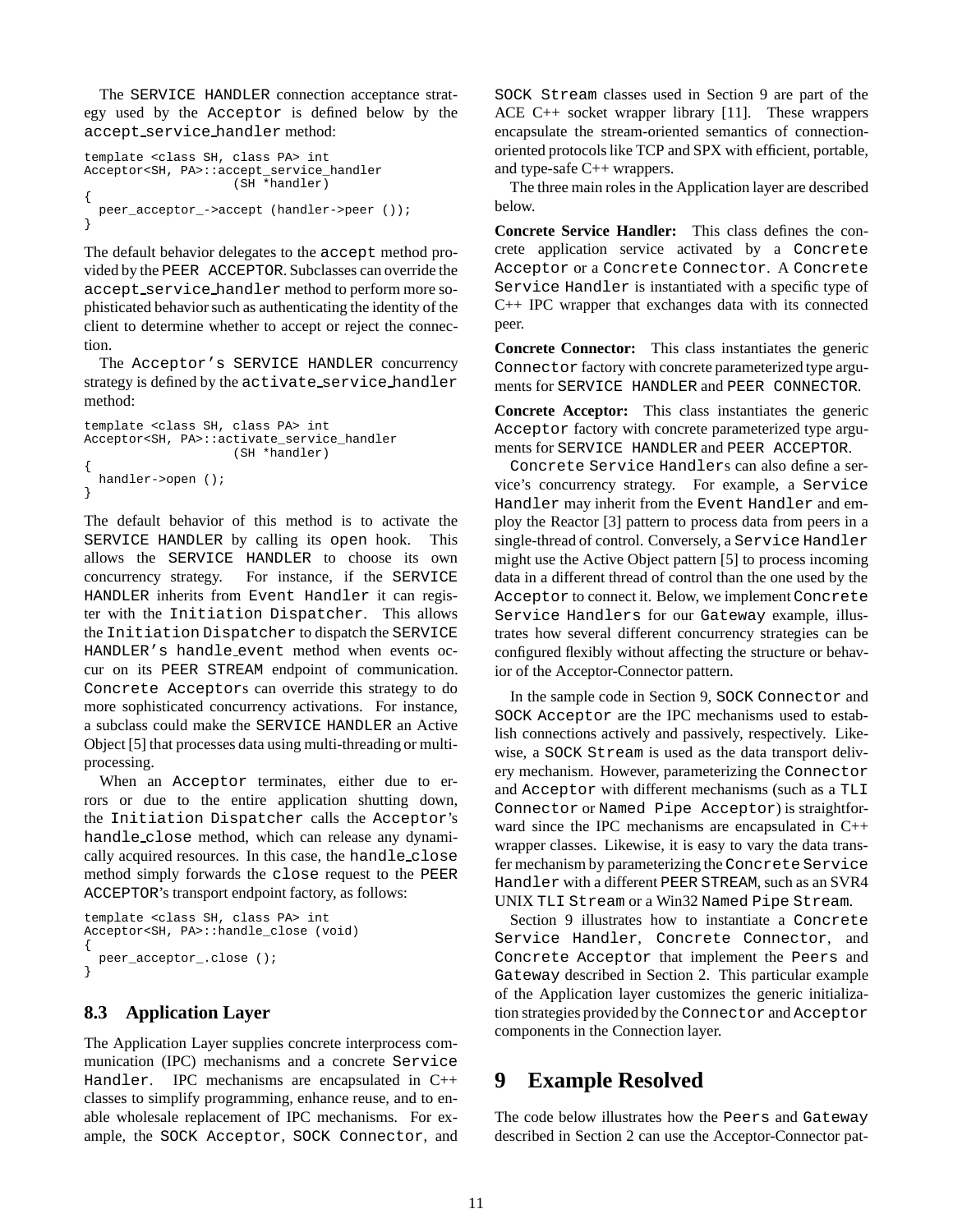terns to simplify connection establishment and service initialization. Section 9.1 illustrates how the Peers play a passive role and Section 9.2 illustrates how the Gateway plays an active role in establishing connections with the passive Peers.

### **9.1 Concrete Components for Peers**

Figure 9 illustrates how the Concrete Acceptor and Concrete Service Handler components are structured in a Peer. The Acceptor components in this figure



Figure 9: Structure of Acceptor Participants for Peers

complement the Connector components in Figure 11.

**Service Handlers for Communicating with a Gateway:** The classes shown below, Status Handler, Bulk Data Handler, and Command Handler, process routing messages sent to and received from a Gateway. Since these Concrete Service Handler classes inherit from Service Handler they are capable of being initialized passively by an Acceptor.

To illustrate the flexibility of the Acceptor-Connector pattern, each open routine in the Service Handlers can implement a different concurrency strategy. In particular, when the Status Handler is activated it runs in a separate thread; the Bulk Data Handler runs as a separate process; and the Command Handler runs in the same thread as the Initiation Dispatcher that demultiplexes connection requests for the Acceptor factories. Note how changes to these concurrency strategies do not affect the implementation of the Acceptor, which is generic and thus highly flexible and reusable.

We start by defining a Service Handler that uses SOCK Stream for socket-based data transfer:

```
typedef Service_Handler <SOCK_Stream>
       PEER_HANDLER;
```
The PEER HANDLER typedef forms the basis for all the subsequent service handles. For instance, the Status

Handler class processes status data sent to and received from a Gateway:

{

```
class Status_Handler : public PEER_HANDLER
public:
  // Performs handler activation.
  virtual int open (void) {
    // Make handler run in separate thread (note
    // that Thread::spawn requires a pointer to
    // a static method as the thread entry point).
    Thread::spawn (&Status_Handler::service_run,
                   this);
  }
  // Static entry point into thread, which blocks
  // on the handle_event () call in its own thread.
  static void *service_run (Status_Handler *this_) {
    // This method can block since it
    // runs in its own thread.
    while (this_-\text{-}handle_event () != -1)continue;
  }
  // Receive and process status data from Gateway.
  virtual int handle_event (void) {
    char buf[MAX_STATUS_DATA];
    stream_.recv (buf, sizeof buf);
    // ...
  }
  // ...
};
```
The PEER HANDLER also can be subclassed to produce concrete service handlers that process bulk data and commands. For instance, the Bulk Data Handler class processes bulk data sent to and received from the Gateway.

```
class Bulk_Data_Handler : public PEER_HANDLER
{
public:
  // Performs handler activation.
 virtual int open (void) {
     // Handler runs in separate process.
    if (fork () == 0) // In child process.
      // This method can block since it
      // runs in its own process.
      while (handle_event () != -1)
        continue;
    // ...
  }
  // Receive and process bulk data from Gateway.
  virtual int handle_event (void) {
    char buf[MAX_BULK_DATA];
    stream_.recv (buf, sizeof buf);
    // ...
  }
  // ...
};
```
The Command Handler class processes bulk data sent to and received from a Gateway:

```
class Command_Handler : public PEER_HANDLER
{
public:
  // Performs handler activation.
  virtual int open (void) {
    // Handler runs in same thread as main
    // Initiation_Dispatcher singleton.
    Initiation_Dispatcher::instance
      ()->register_handler (this, READ_MASK);
```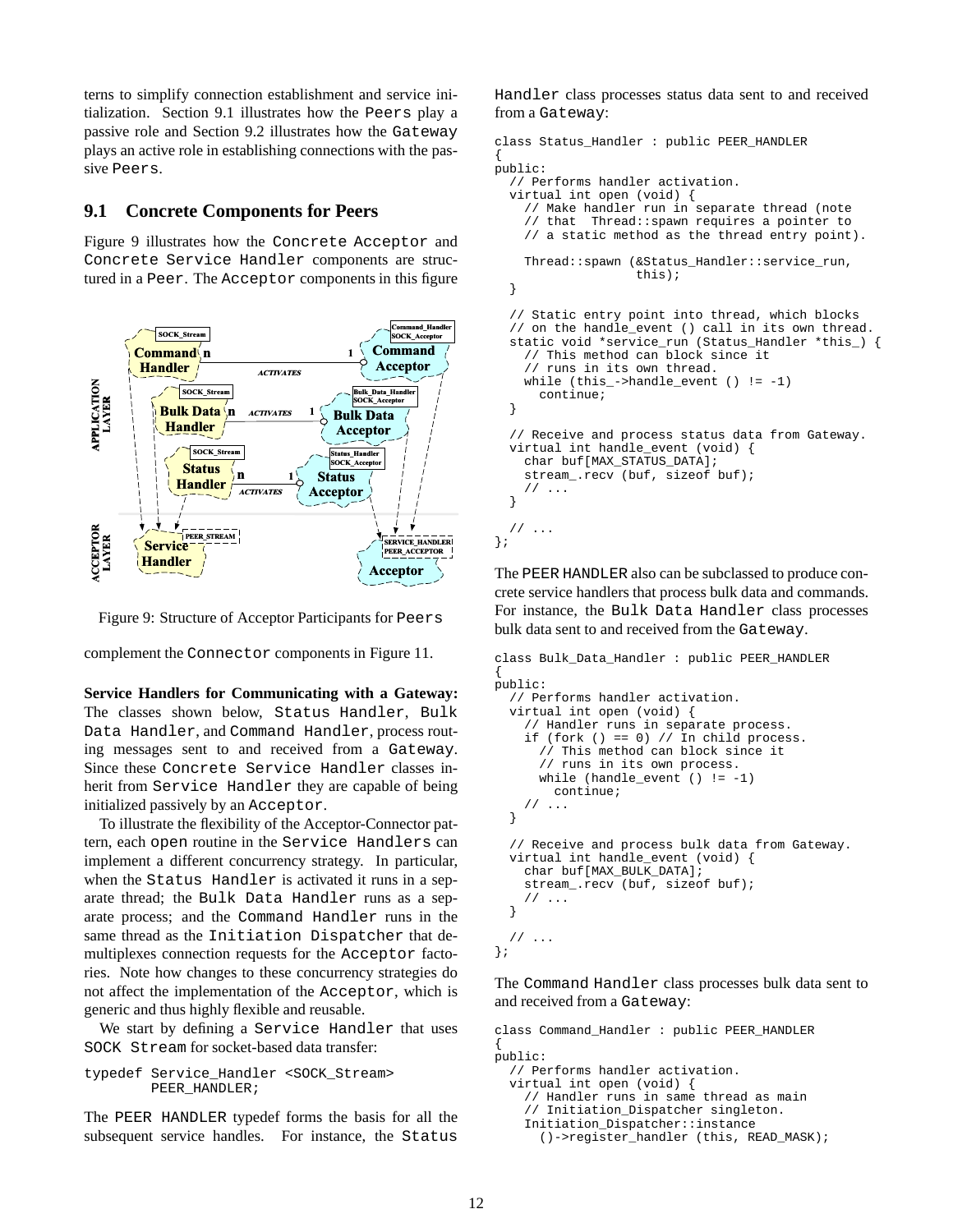```
}
  // Receive and process command data from Gateway.
  virtual int handle_event (void) {
    char buf[MAX_COMMAND_DATA];
    // This method cannot block since it borrows
    // the thread of control from the
    // Initiation_Dispatcher.
    stream_.recv (buf, sizeof buf);
    // ...
  }
  //...
};
```
**Acceptors for creating Peer Service Handlers:** The s acceptor, bd acceptor, and c acceptor objects shown below are Concrete Acceptor factory instances that create and activate Status Handlers, Bulk Data Handlers, and Command Handlers, respectively.

// Accept connection requests from Gateway and // activate Status\_Handler. Acceptor<Status\_Handler, SOCK\_Acceptor> s\_acceptor; // Accept connection requests from Gateway and // activate Bulk\_Data\_Handler. Acceptor<Bulk\_Data\_Handler, SOCK\_Acceptor> bd\_acceptor; // Accept connection requests from Gateway and // activate Command\_Handler. Acceptor<Command\_Handler, SOCK\_Acceptor> c\_acceptor;

Note how the use of templates and dynamic binding permits specific details to change flexibly. In particular, no Acceptor component changes when the concurrency strategy is modified throughout this section. The reason for this flexibility is that the concurrency strategies have been factored out into the Service Handlers, rather than coupled with the Acceptors.

**The Peer main function:** The main program initializes the concrete Acceptor factories by calling their open hooks with the TCP ports for each service. Each Acceptor factory automatically registers itself with an instance of the Initiation Dispatcher in its open method, as shown in Section 8.2.

```
// Main program for the Peer.
int main (void)
{
  // Initialize acceptors with their
 // well-known ports.
 s_acceptor.open (INET_Addr (STATUS_PORT));
 bd_acceptor.open (INET_Addr (BULK_DATA_PORT));
 c_acceptor.open (INET_Addr (COMMAND_PORT));
  // Event loop that handles connection request
 // events and processes data from the Gateway.
 for (i; j)Initiation_Dispatcher::instance
      ()->handle_events ();
}
```
Once the Acceptors are initialized, the main program enters an event loop that uses the Initiation Dispatcher to detect connection requests from the

Gateway. When connections arrive, the Initiation Dispatcher calls back to the appropriate Acceptor, which creates the appropriate PEER HANDLER to perform the service, accepts the connection into the handler, and activates the handler.

Figure 10 illustrates the relationship between Concrete Acceptor components in the Peer after four connections have been established with the Gateway shown in Figure 12 and four Service Handler have been created and activated. While the Concrete Service Handlers ex-



Figure 10: Object Diagram for Acceptor Components in the Peer

change data with the Gateway, the three Acceptors continue to listen for new connections in the main thread.

#### **9.2 Concrete Components for the Gateway**

Figure 11 illustrates how the Concrete Connector and Concrete Service Handler components are structured in a hypothetical configuration of the Gateway. The Connector components in this figure complement the Acceptor components in Figure 9.

**Service Handlers for Gateway routing:** The classes shown below, Status Router, Bulk Data Router, and Command Router, route data they receive from a source Peer to one or more destination Peers. Since these Concrete Service Handler classes inherit from Service Handler they can be actively connected and initialized by a Connector.

To illustrate the flexibility of the Acceptor-Connector pattern, each open routine in a Service Handler implements a different concurrency strategy. In particular, when the Status Router is activated it runs in a separate thread; the Bulk Data Router runs as a separate process; and the Command Router runs in the same thread as the Iniitation Dispatcher that demultiplexes connection completion events for the Connector factory. As with the Acceptor, note how changes to these concurrency strategies do not affect the implementation of the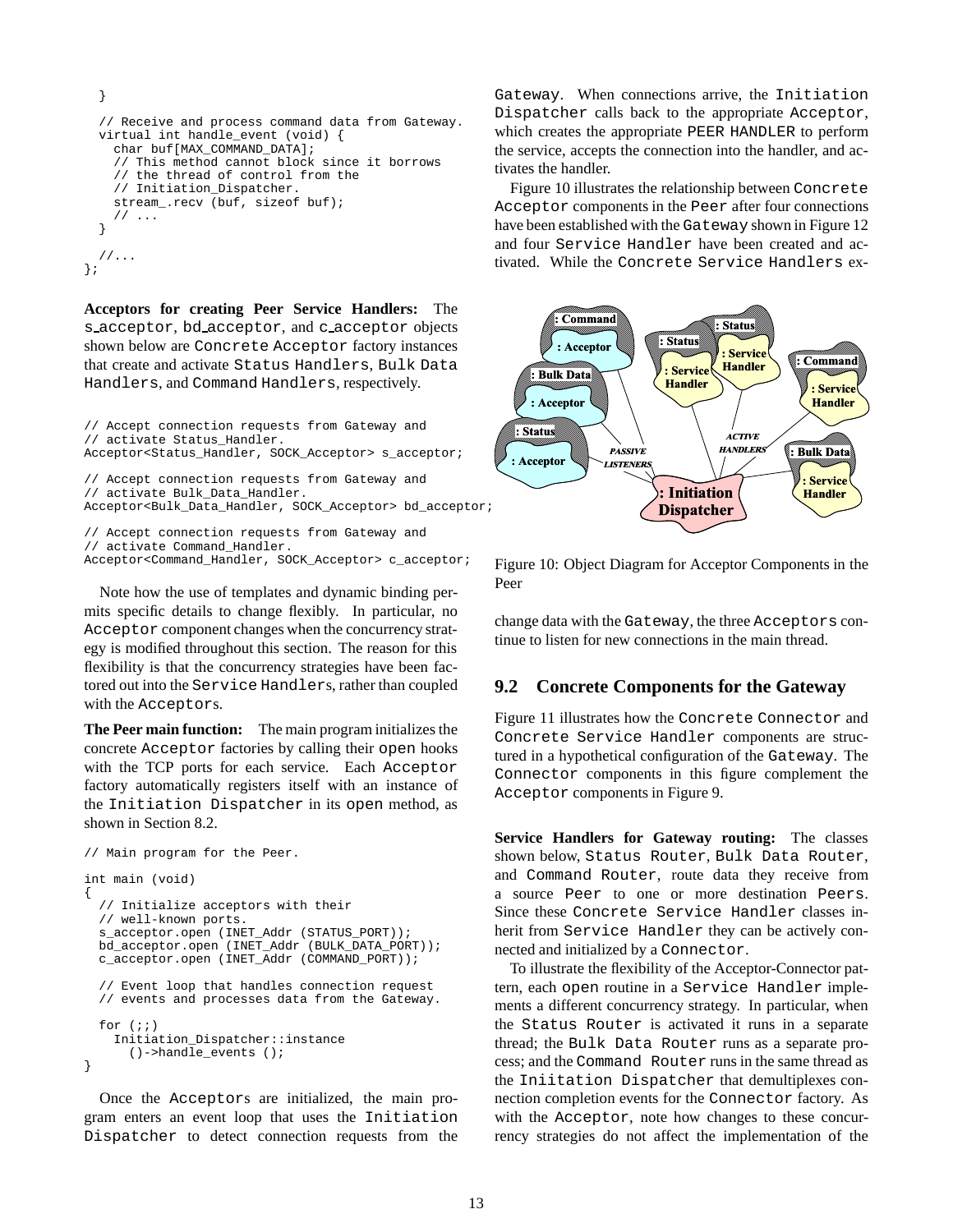

Figure 11: Structure of Connector Participants for the Gateway

Connector, which is generic and thus highly flexible and reusable.

We start by defining a Service Handler that is specialized for socket-based data transfer:

```
typedef Service_Handler <SOCK_Stream>
        PEER_ROUTER;
```
This class forms the basis for all the subsequent routing services. For instance, the Status Router class routes status data to or from Peers:

```
class Status_Router : public PEER_ROUTER
{
public:
  // Activate router in separate thread.
  virtual int open (void) {
    // Thread::spawn requires a pointer to a
    // static method as the thread entry point).
    Thread::spawn (&Status_Router::service_run,
                   this);
  }
  // Static entry point into thread, which blocks
  // on the handle_event() call in its own thread.
  static void *service_run (Status_Router *this_) {
    // This method can block since it
    // runs in its own thread.
    while (this_-\text{-}handle_event () != -1)continue;
  }
  // Receive and route status data from/to Peers.
  virtual int handle_event (void) {
    char buf[MAX_STATUS_DATA];
    peer_stream_.recv (buf, sizeof buf);
    // Routing takes place here...
  }
  // ...
};
```
The PEER ROUTER can be subclassed to produce concrete service handlers for routing bulk data and commands. For instance, the Bulk Data Router routes bulk data to or from Peers:

```
class Bulk_Data_Router : public PEER_ROUTER
{
public:
  // Activates router in separate process.
  virtual int open (void) {
    if (fork () == 0) // In child process.
      // This method can block since it
      // runs in its own process.
      while (handle_event () != -1)
        continue;
    // ...
  }
  // Receive and route bulk data from/to Peers.
  virtual int handle_event (void) {
    char buf[MAX_BULK_DATA];
    peer_stream_.recv (buf, sizeof buf);
    // Routing takes place here...
  }
};
```
The Command Router class routes Command data to or from Peers:

```
class Command_Router : public PEER_ROUTER
{
public:
  // Activates router in same thread as Connector.
  virtual int open (void) {
    Initiation_Dispatcher::instance
      ()->register_handler (this, READ_MASK);
  }
  // Receive and route command data from/to Peers.
  virtual int handle_event (void) {
    char buf[MAX_COMMAND_DATA];
    // This method cannot block since it borrows the
    // thread of control from the Initiation_Dispatcher.
    peer_stream_.recv (buf, sizeof buf);
    // Routing takes place here...
  }
};
```
**A Connector for creating Peer Service Handlers:** The following typedef defines a Connector factory specialized for PEER ROUTERS:

```
typedef Connector<PEER_ROUTERS, SOCK_Connector>
        PEER_CONNECTOR;
```
Unlike the Concrete Acceptor components, we only require a single Concrete Connector. The reason for this is that each Concrete Acceptor is used as a factory to create a specific type of Concrete Service Handler, such as a Bulk Data Handler or a Command Handler. Therefore, the complete type must be known *a priori*, which necessitates multiple Concrete Acceptor types. In contrast, the Concrete Service Handlers passed to the Connector's connect method are initialized externally. Therefore, they can be treated uniformly as PEER ROUTERS.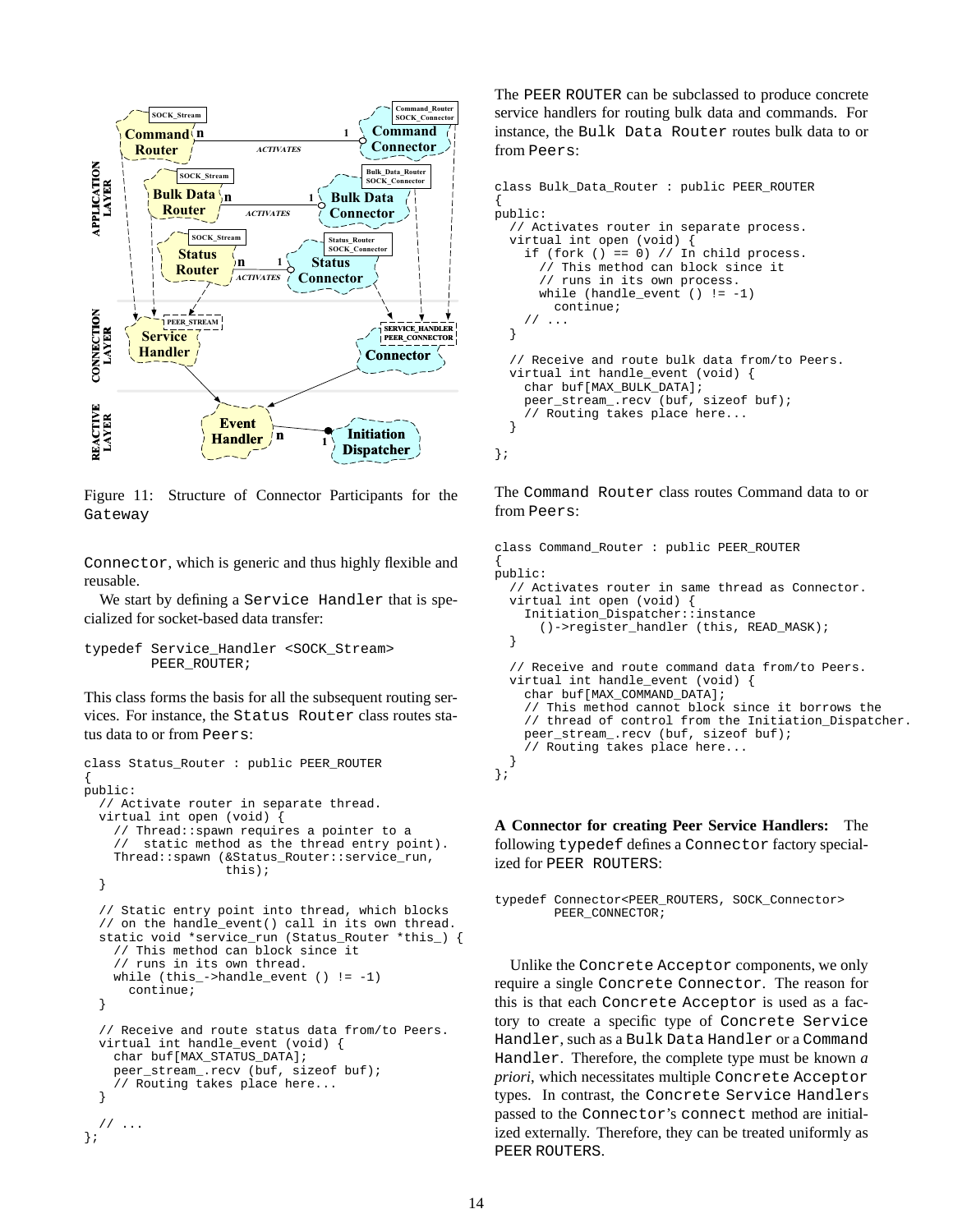**The Gateway main function:** The main program for the Gateway is shown below. The get peer addrs function creates the Status, Bulk Data, and Command Routers that route messages through the Gateway. This function (whose implementation is not shown) reads a list of Peer addresses from a configuration file or naming service. Each Peer address consists of an IP address and a port number. Once the Routers are initialized, the Connector factories defined above initiate all the connections asynchronously by passing the ASYNC flag to the connect method.

// Main program for the Gateway.

```
// Obtain an STL vector of Status_Routers,
```

```
// Bulk_Data_Routers, and Command_Routers
```
// from a config file.

void get\_peer\_addrs (vector<PEER\_ROUTERS> &peers);

```
int main (void)
```
{

}

// Connection factory for PEER\_ROUTERS. PEER\_CONNECTOR peer\_connector;

```
// A vector of PEER_ROUTERs that perform
// the Gateway's routing services.
vector<PEER_ROUTER> peers;
```

```
// Get vector of Peers to connect with.
get_peer_addrs (peers);
```
// Iterate through all the Routers and // initiate connections asynchronously.

```
for (vector<PEER_ROUTER>::iterator i = peers.begin () range of frameworks, toolkits, and systems:
```

```
i != peers.end ();
    i^{++}) {
 PEER_ROUTER &peer = *i;
 peer_connector.connect (peer,
                          peer.remote_addr (),
                           PEER_CONNECTOR::ASYNC);
}
// Loop forever handling connection completion
// events and routing data from Peers.
for (i; j)Initiation_Dispatcher::instance
    ()->handle_events ();
/* NOTREACHED */
```
All connections are invoked asynchronously. They complete concurrently via the Connector's complete method, which is called back within the event loop of the Initiation Dispatcher. This event loop also demultiplexes and dispatches routing events for Command Router objects, which run in the Initiation Dispatcher's thread of control. The Status Routers and Bulk Data Routers execute in separate threads and processes, respectively.

Figure 12 illustrates the relationship between components in the Gateway after four connections have been established with the Peer shown in Figure 10 and four Concrete Service Handlers have been created and activated. This diagram illustrates four connections to another Peer that have not yet completed are "owned" by the Connector. When all Peer connections are completely



Figure 12: Object Diagram for Connector Components in the Gateway

established, the Gateway will route and forward messages sent to it by Peers.

## **10 Known Uses**

The Acceptor-Connector pattern has been used in a wide

**UNIX network superservers:** such as inetd [13], listen [14], and the Service Configurator daemon from the ASX framework [6]. These superservers utilize a master Acceptor process that listens for connections on a set of communication ports. Each port is associated with a communication-related service (such as the standard Internet services ftp, telnet, daytime, and echo). The Acceptor process decouples the functionality of the inetd superserver into two separate parts: one for establishing connections and another for receiving and processing requests from peers. When a service request arrives on a monitored port, the Acceptor process accepts the request and dispatches an appropriate pre-registered handler to perform the service.

**CORBA ORBs:** The ORB Core layer in many implementations of CORBA [16] use the Acceptor-Connector to passively initialize server object implementations when clients request ORB services. [17] describes how the Acceptor-Connector pattern is used to implement The ACE ORB (TAO) [18], which is a real-time implementation of CORBA.

**WWW Browsers:** The HTML parsing components in WWW browsers like Netscape and Internet Explorer use the asynchronous version of the connector component to establish connections with servers associated with images embedded in HTML pages. This behavior is particularly important so that multiple HTTP connections can be initiated asynchronously to avoid blocking the browsers main event loop.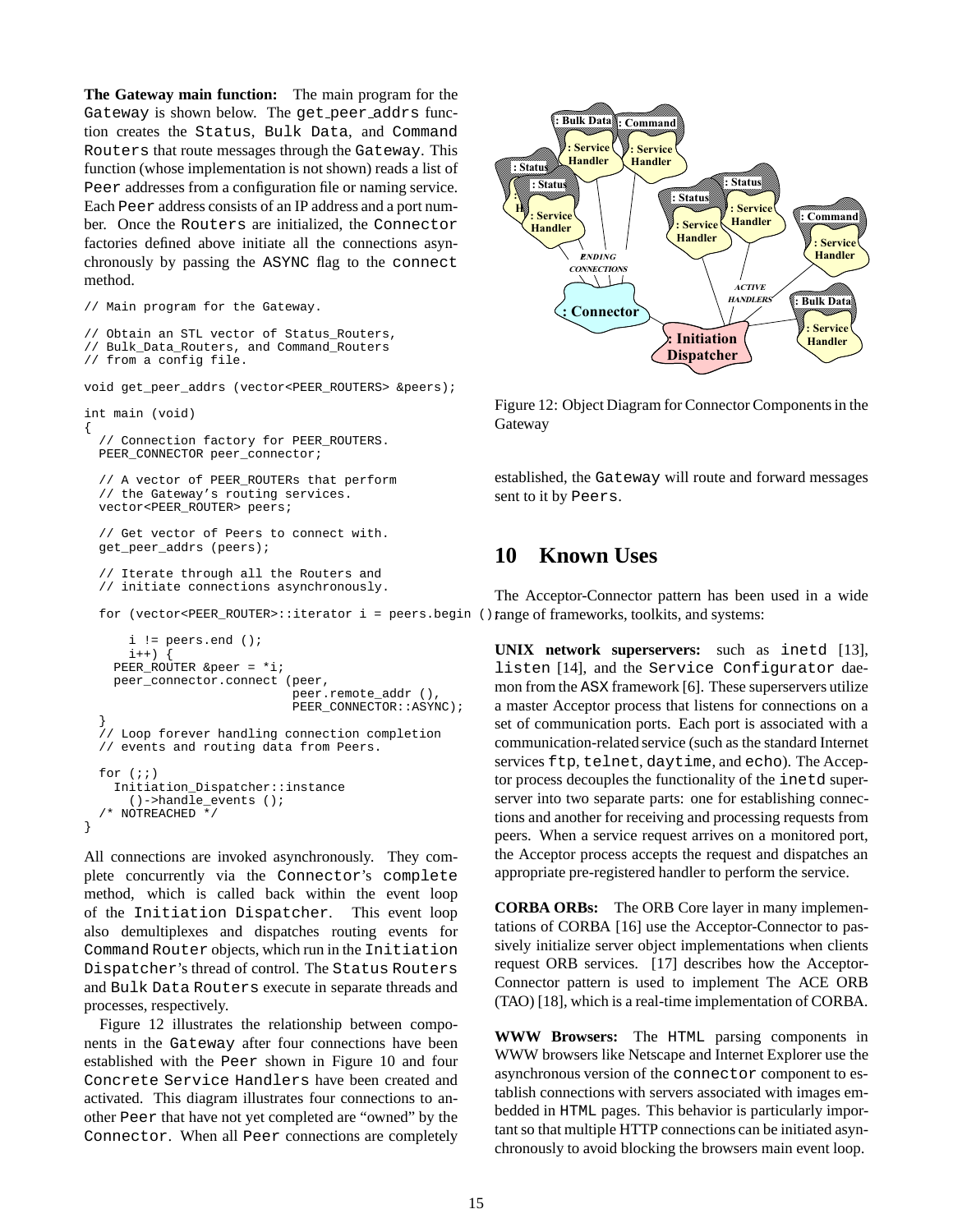**Ericsson EOS Call Center Management System:** this system uses the Acceptor-Connector pattern to allow application-level Call Center Manager Event Servers [19] to actively establish connections with passive Supervisors in a distributed center management system.

**Project Spectrum:** The high-speed medical image transfer subsystem of project Spectrum [20] uses the Acceptor-Connector pattern to passively establish connections and initialize application services for storing large medical images. Once connections are established, applications then send and receive multi-megabyte medical images to and from these image stores.

**ACE Framework:** Implementations of the Service Handler, Connector, and Acceptor classes described in this paper are provided as reusable components in the ACE object-oriented network programming framework [6].

# **11 Consequences**

### **11.1 Benefits**

The Acceptor-Connector pattern provides the following benefits:

**Enhances the reusability, portability, and extensibility of connection-oriented software** by decoupling mechanisms for initializing services from subsequent service processing. For instance, the application-independent mechanisms in the Acceptor and Connector are reusable components that know how to (1) establish connections passively and actively, respectively and (2) initialize the associated Service Handler once the connection is established. In contrast, the Service Handler knows how to perform application-specific service processing.

This separation of concerns is achieved by decoupling the initialization strategy from the service handling strategy. Thus, each strategy can evolve independently. The strategy for active initialization can be written once, placed into a class library or framework, and reused via inheritance, object composition, or template instantiation. Thus, the same passive initialization code need not be rewritten for each application. Services, in contrast, may vary according to different application requirements. By parameterizing the Acceptor and Connector with a Service Handler, the impact of this variation is localized to a small number of components in the software.

**Improves application robustness:** Application robustness is improved by strongly decoupling the Service Handler from the Acceptor. This decoupling ensures that the passive-mode transport endpoint factory peer acceptor cannot accidentally be used to read or write data. This eliminates a common class of errors that can arise when programming with weakly typed network programming interfaces such as sockets or TLI [11].

**Efficiently utilize the inherent parallelism in the network and hosts:** By using the asynchronous mechanisms shown in Figure 8, the Connector pattern can actively establish connections with a large number of peers efficiently over longlatency WANs. This is an important property since a large distributed system may have several hundred Peers connected to a single Gateway. One way to connect all these Peers to the Gateway is to use the synchronous mechanisms shown in Figure 7. However, the round trip delay for a 3-way TCP connection handshake over a long-latency WAN (such as a geosynchronous satellite or trans-atlantic fiber cable) may take several seconds per handshake. In this case, synchronous connection mechanisms cause unnecessary delays since the inherent parallelism of the network and computers is underutilized.

### **11.2 Drawbacks**

The Acceptor-Connector pattern has the following drawbacks:

**Additional indirection:** The Acceptor-Connector pattern can incur additional indirection compared with using the underlying network programming interfaces directly. However, languages that support parameterized types (such as C++, Ada, or Eiffel), can implement these patterns with no significant overhead since compilers can inline the method calls used to implement these patterns.

**Additional complexity:** This pattern may add unnecessary complexity for simple client applications that connect with a single server and perform a single service using a single network programming interface.

# **12 See Also**

The Acceptor-Connector pattern use the Template Method and Factory Method patterns [10]. The Acceptor's accept and the Connector's connect and complete functions are Template Methods that implements a generic service strategy for connecting to remote peers and initializing a Service Handler when the connection is established. The use of the Template Method pattern allows subclasses to modify the specific details of creating, connecting, and activating Concrete Service Handlers. The Factory Method pattern is used to decouple the creation of a Service Handler from its subsequent use.

The Acceptor-Connector pattern has an intent similar to the Client-Dispatcher-Server pattern described in [21]. They both are concerned with separating active connection establishment from the subsequent service. The primary difference is that the Acceptor-Connector pattern addresses passive and active service initialization for both synchronous and asynchronous connections, whereas the Client-Dispatcher-Server pattern focuses on synchronous connection establishment.